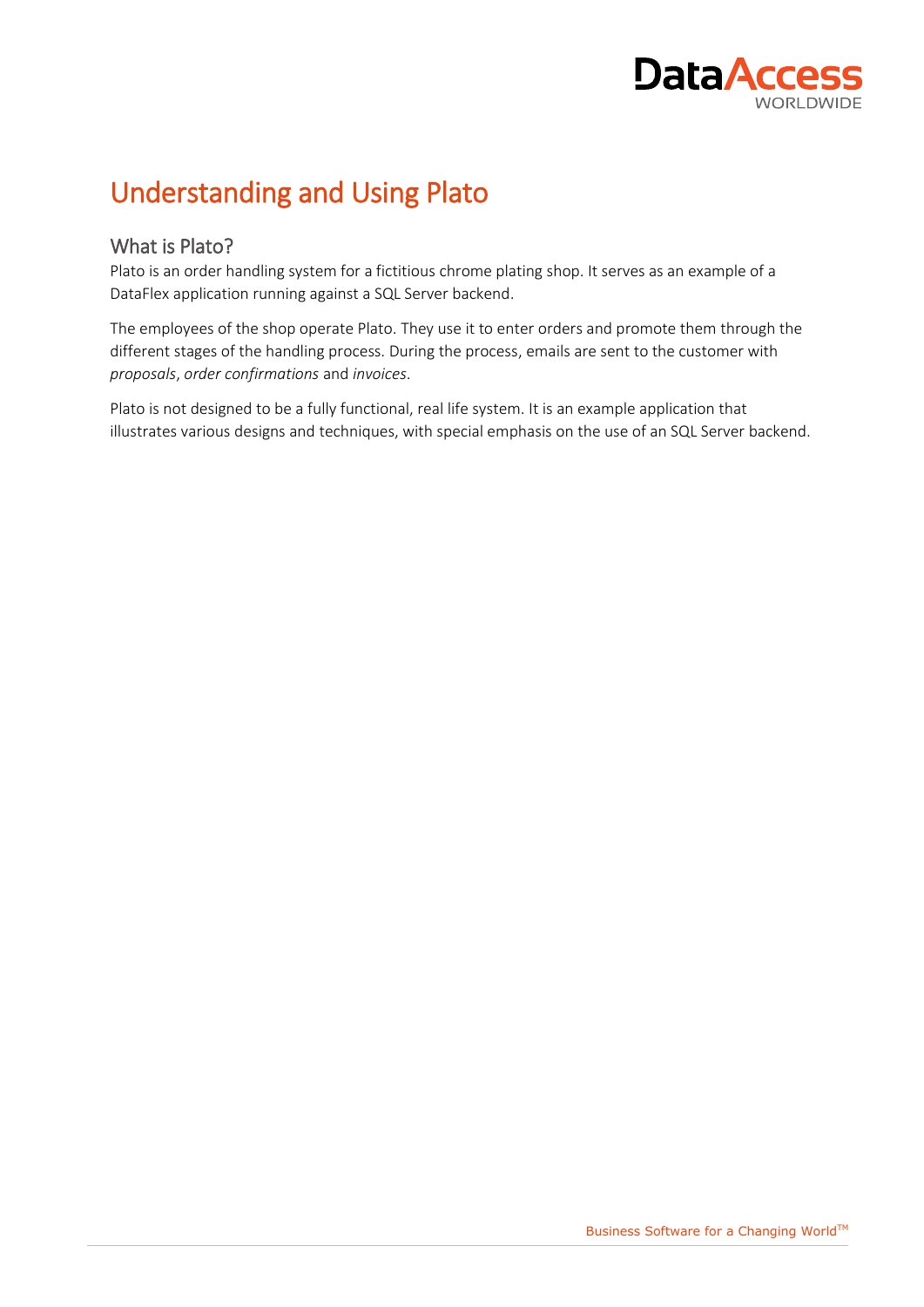

## **Contents**

| $\mathbf{1}$ . |  |
|----------------|--|
| 2.             |  |
| 3.             |  |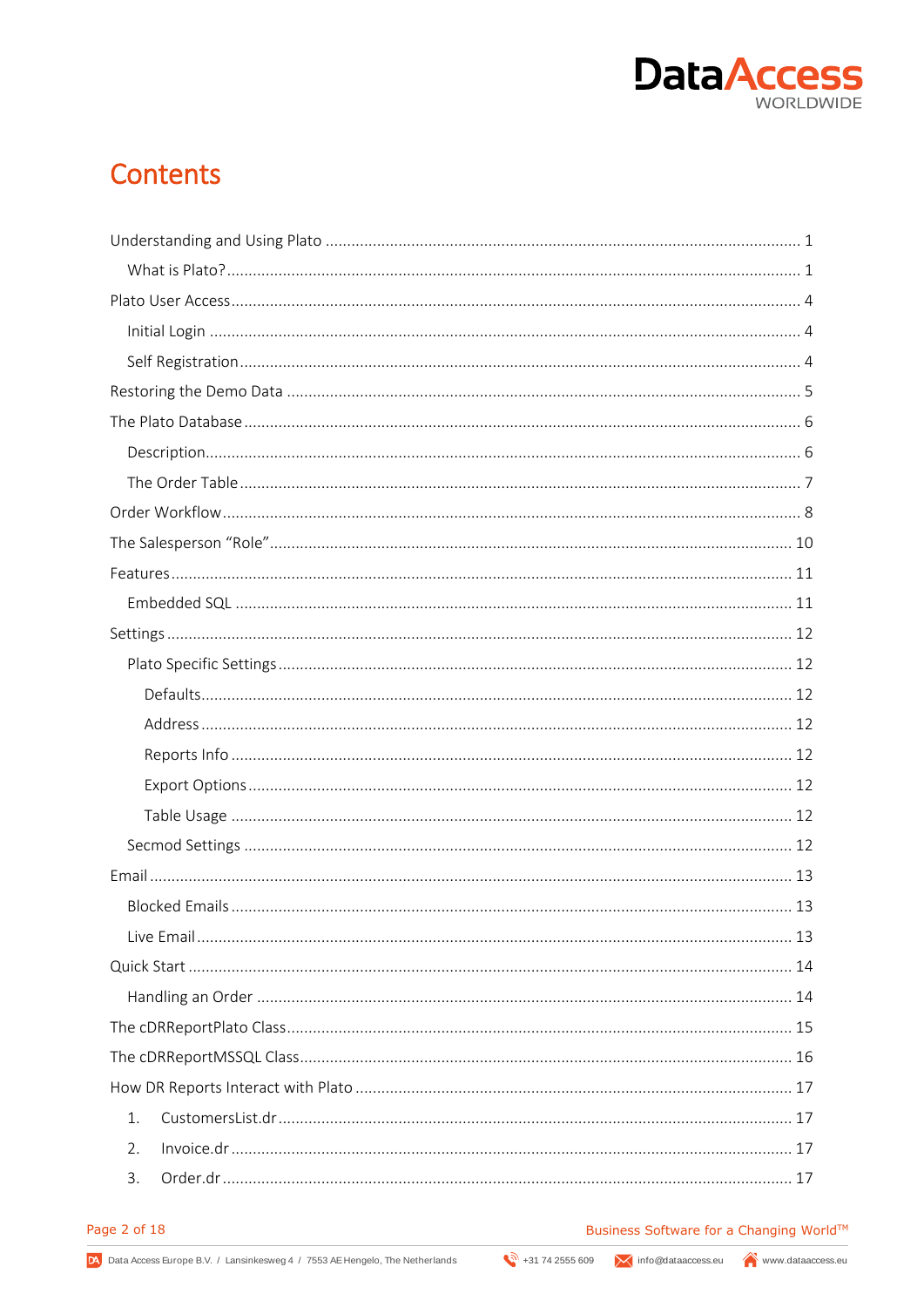

Page 3 of 18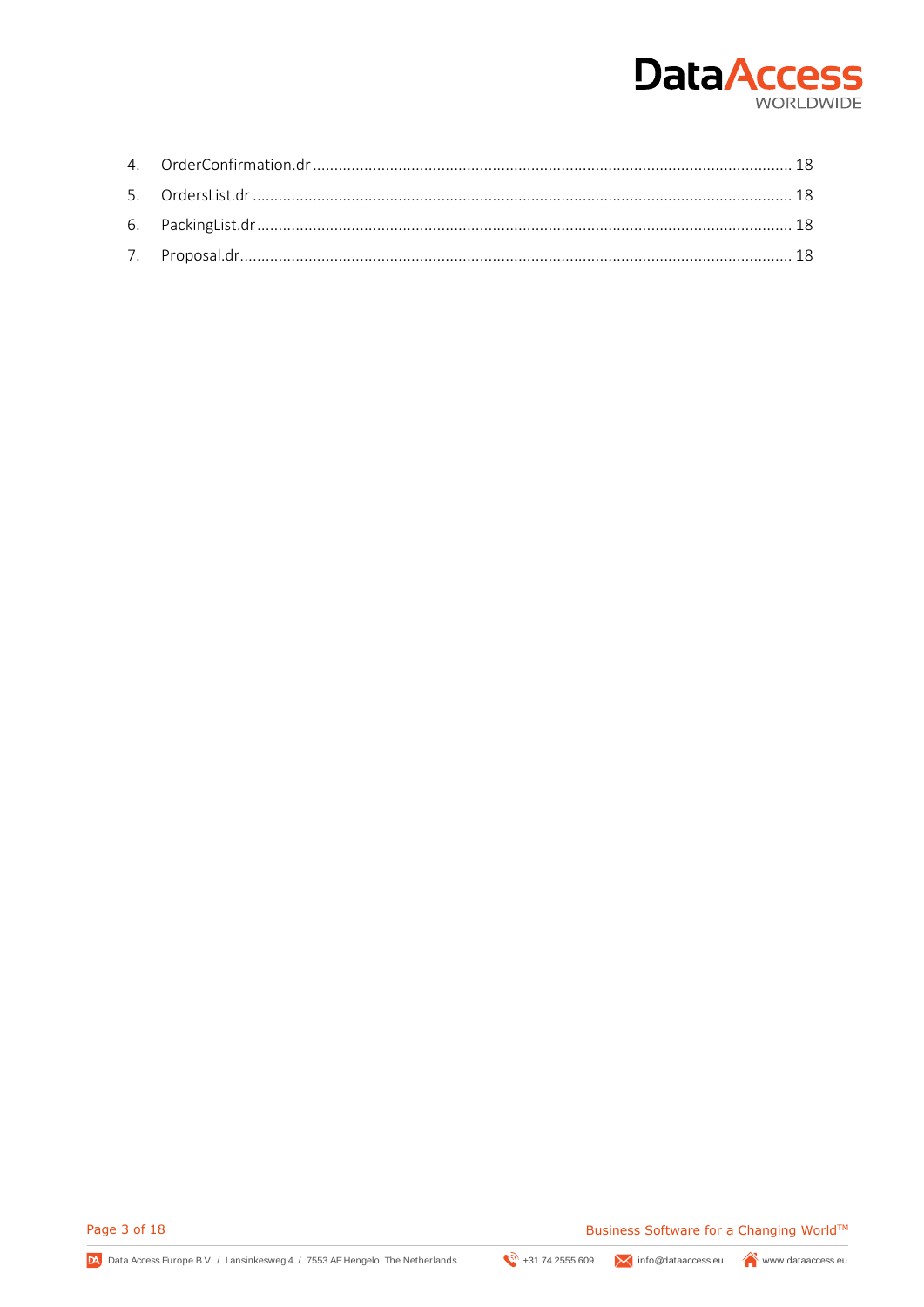

## <span id="page-3-0"></span>Plato User Access

The users of Plato are the employees of the chrome plating shop and they identify themselves by their email address. Plato relies on this since it will attempt to send emails to the user on various occasions. A user is assigned one of three access levels of which the highest enables administration of other users.

Users access level is stored in WebAppUser. Rights and may take on these values

- 1 (standard): Normal user. Can operate all data entry and reporting
- 2 (invoicing): Normal user with added access to invoice specific functions
- 10 (admin): The user can do everything including system setup

#### <span id="page-3-1"></span>Initial Login

During the installation of the Plato sample application a couple of users are created. The main user to explore the application' capabilities is named 'John'. John's password the same as his user name (this applies to all the users in the system). Of course, these passwords aren't secure by themselves but we can do this because you can't read the password in the database. Passwords are encrypted using the new security module, and we didn't want to document the encrypted passwords. Of course, you can change the passwords and/or create new user accounts using any passwords you wish.

### <span id="page-3-2"></span>Self Registration

A user may click "Register" in the Plato login panel to specify the username and password of a new user. This newly created user will be able to login but will only be given access to a "welcome" panel.

An admin user assigns the access level to all new users before any work can be done. To notify the admin user a (clickable) red sign will appear in the dashboard page saying that new users are waiting to be validated.

Page 4 of 18

z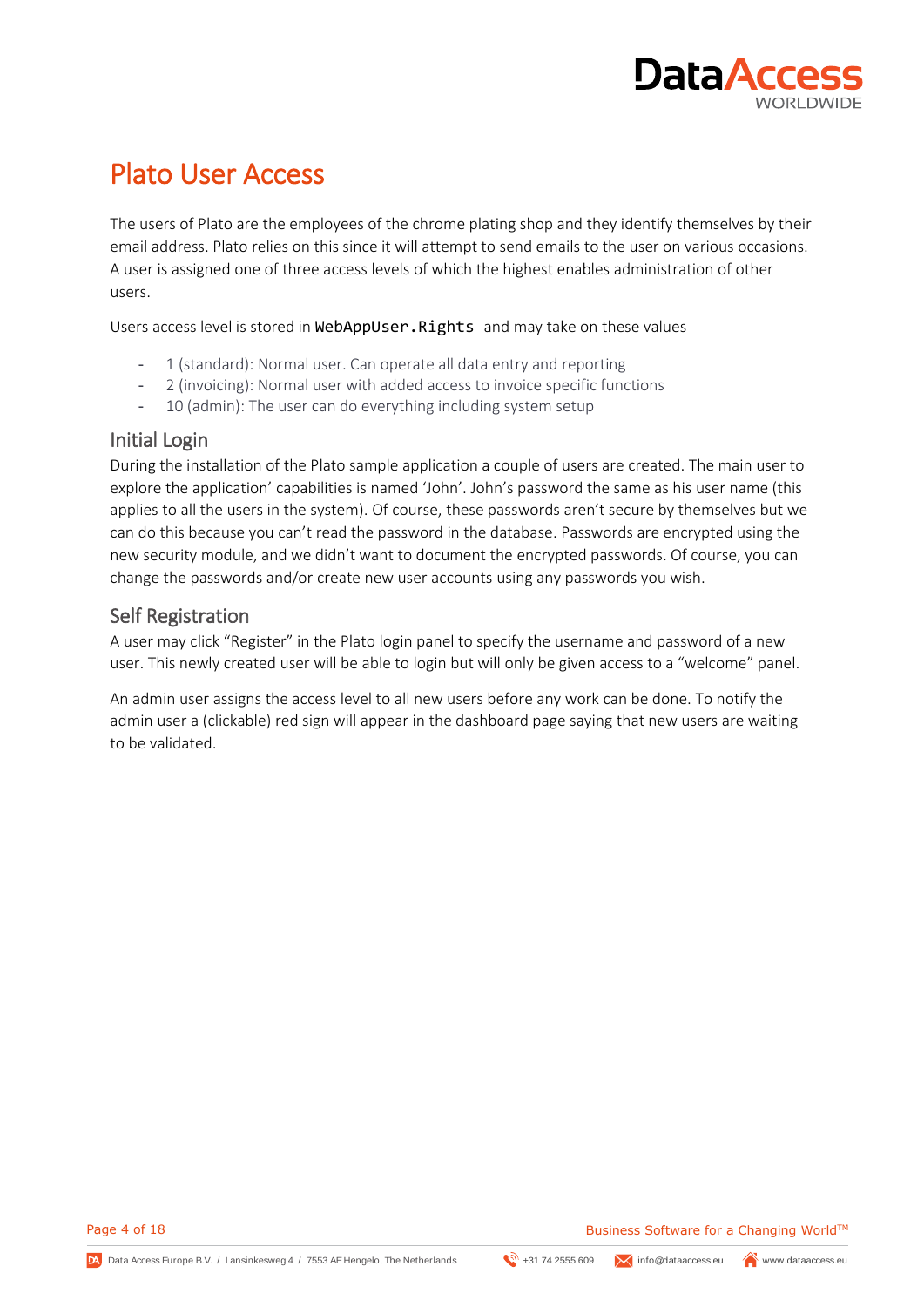

## <span id="page-4-0"></span>Restoring the Demo Data

Run PlatoReset.exe from the Programs folder to restore the original data including users John, Lisa and Karl. Each with their name as password. PlatoReset.exe uses Microsoft SQL Server's command line tool SQLCMD. [\(https://docs.microsoft.com/en-us/sql/ssms/scripting/sqlcmd-run-transact-sql-script](https://docs.microsoft.com/en-us/sql/ssms/scripting/sqlcmd-run-transact-sql-script-files?view=sql-server-ver15)[files?view=sql-server-ver15\)](https://docs.microsoft.com/en-us/sql/ssms/scripting/sqlcmd-run-transact-sql-script-files?view=sql-server-ver15) and loads the data from PlatoData.sql in the SQL folder of the workspace.

Page 5 of 18

z

Data Access Europe B.V. / Lansinkesweg 4 / 7553 AE Hengelo, The Netherlands  $\mathbb{R}^n$ +31 74 2555 609  $\blacktriangleright$  info@dataaccess.eu www.dataaccess.eu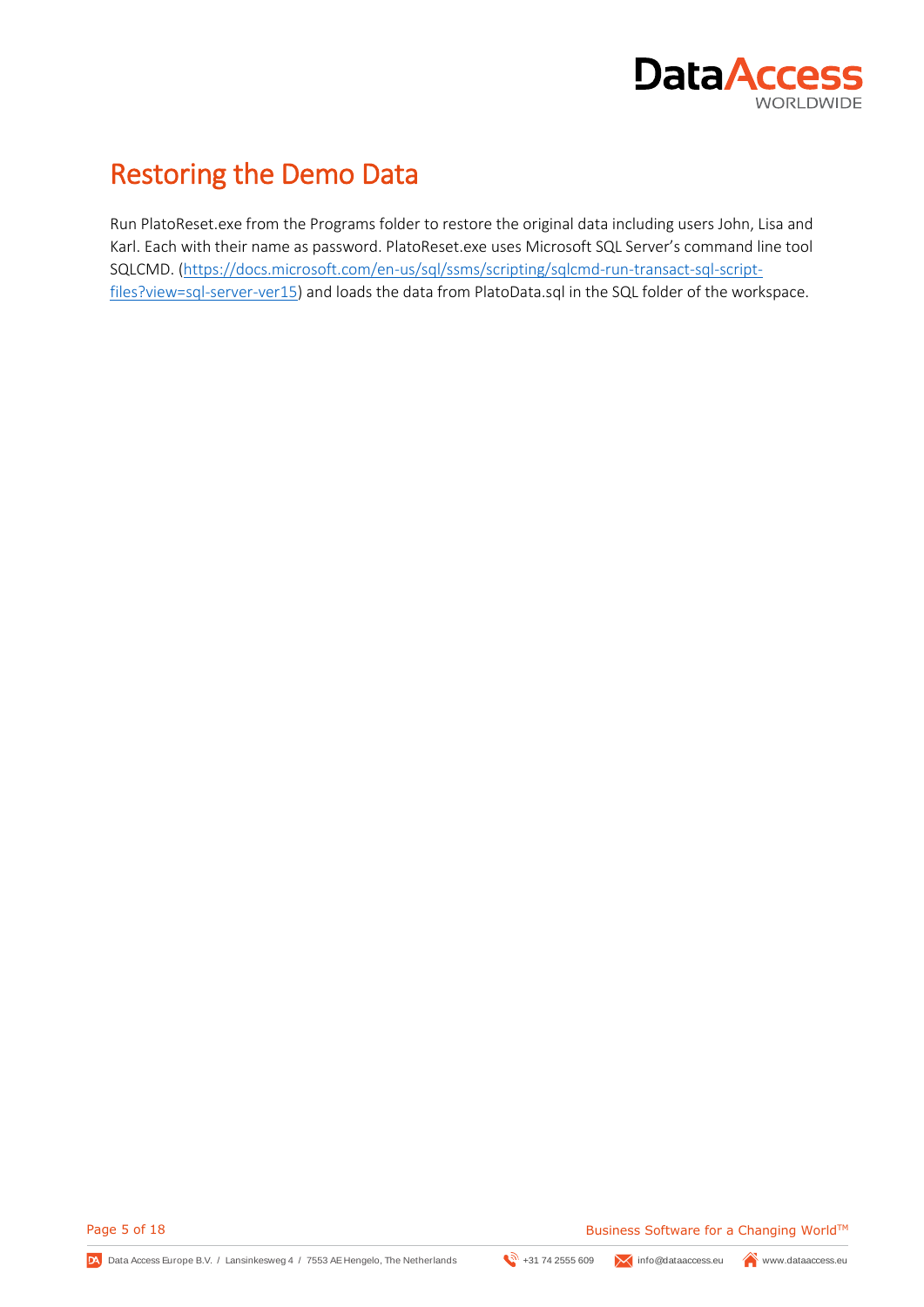

# <span id="page-5-0"></span>The Plato Database

### <span id="page-5-1"></span>**Description**

The central table is the order table. An order record contains all information about the order (including quantity, unit price, and freight rate. There are no "order detail lines").



An order relates to a customer. A customer has an email address (to which we send emails) and the usual address information. Plus some setup for invoicing.

An order relates to an invoice as well (null-relations are allowed). In turn the invoice points to a customer.

Invoice records are created by a batch routine that takes all orders for a particular customer that are ripe for invoicing and adds them to the same new invoice. A pdf file is generated and stored on disk (as well as mailed to the customer).

The Attachment table relates to Order and supports storing files relevant to the order. The files themselves are stored on disk, not in the attachment table. For this reason, there are two subfolders of the data folder; InvoicesFolder and OrderFolders. The contents of these are part of the Plato data.

An order has two attributes PlateTypeID and SubjectSurface that are both pointers to each their own table (**PlateType** and **Substrate**). For the sake of variation plate type has been implemented as a table relation while substrate has been implemented as a FileValidationTable (see cOrderDataDictionary.dd). This is the reason why **PlateType** appears in the database relations diagram above,but not **Substrate**.

In addition, Plato uses 3 lookup tables:

Substrate

z

**GeoCountry** 

Page 6 of 18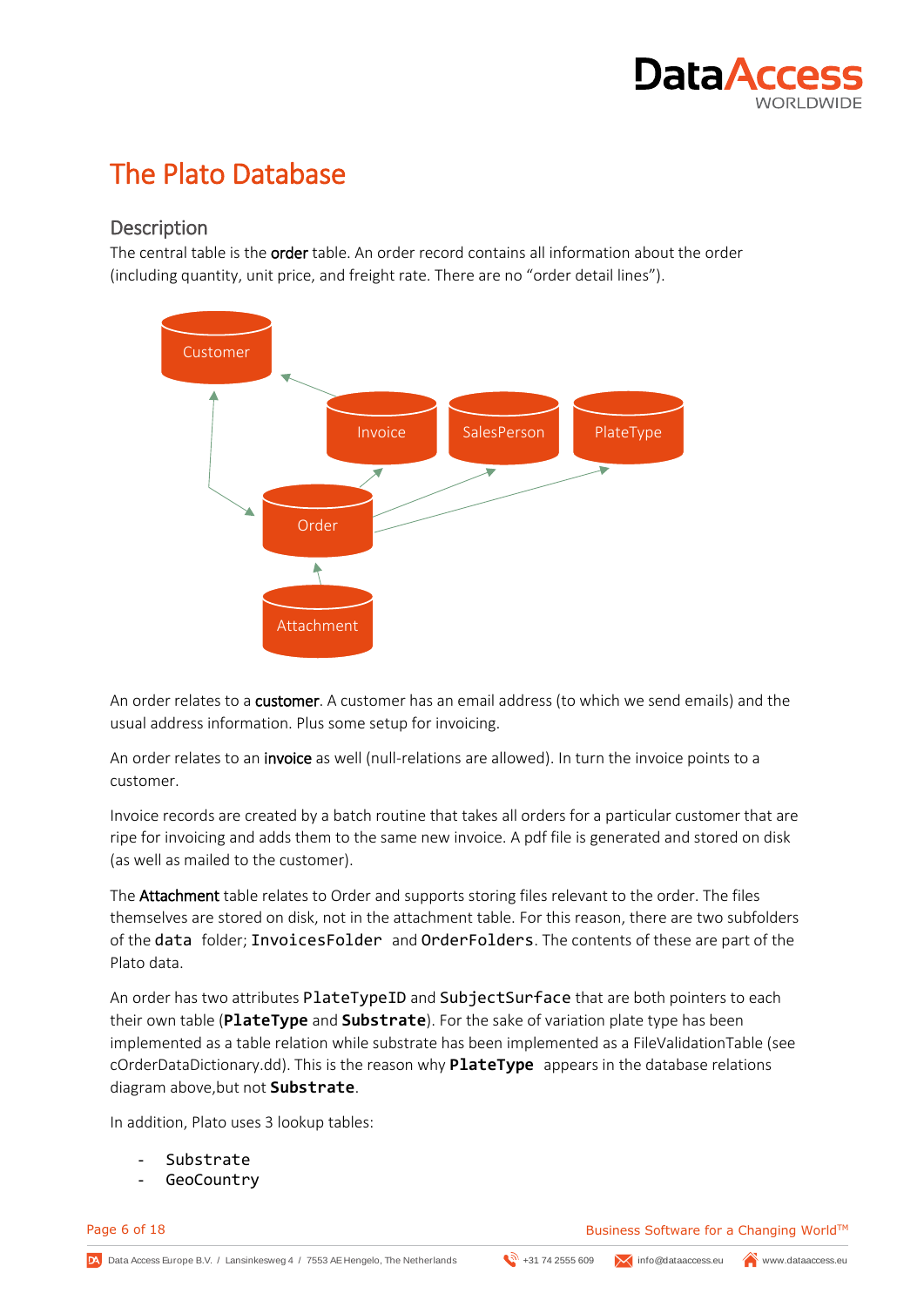

#### - GeoSubdivision

There are also tables maintained by logic outside of Plato (standard classes and classes from the SECMOD library):

WebAppSession, WebAppUser, WebAppServerProps, WebAppUserPasswordHistory, WebAppUserReset, WebAppServerSettings and WebAppAuthToken

### <span id="page-6-0"></span>The Order Table

An order is identified by an order number. An order has several payload columns such as JobDescription, InvoiceAmount, EstimatedHours etc.

The state of an order (its place in the handling sequence) is determined in part by the value of Order.OrderType. 1 = proposal, 2 = production.

An order has several dates (listed below) that together determine the status of an order

- ProposalDate, when proposal was mailed to customer
- ConfirmationDate, when the proposal was accepted by the customer
- ProductionDate, when set in production
- CompletionDate, when work was completed
- PackedDate, when packed
- InvoiceDate, when invoiced

Page 7 of 18

z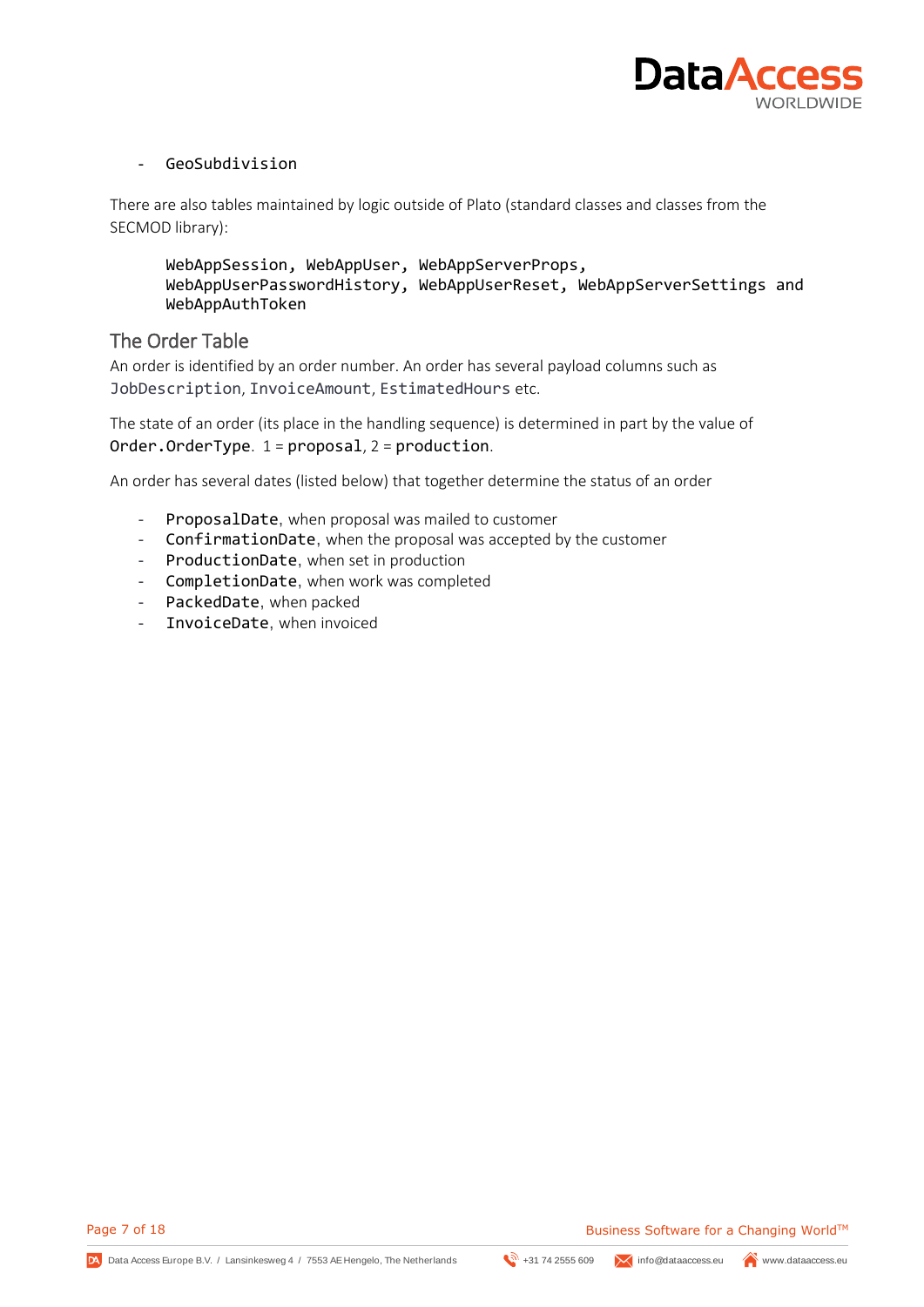

# <span id="page-7-0"></span>Order Workflow

The workflow of an order is supposed to progress like this:



The red chevron indicates ordertype = 1 and the green ones ordertype = 2. An order may start its life as a proposal or directly as a production order. Hence the two tiles in the dashboard "New proposal" and "New work order".

Examples on logic based on this:

Orders that are ready to be invoiced will have:

OrderType equals to 2, PackedDate not empty and no InvoiceDate Unfinished production orders will have:

OrderType equals to 2 and no CompletionDate

An order has two more dates, but these do not influence the flow of the order:

z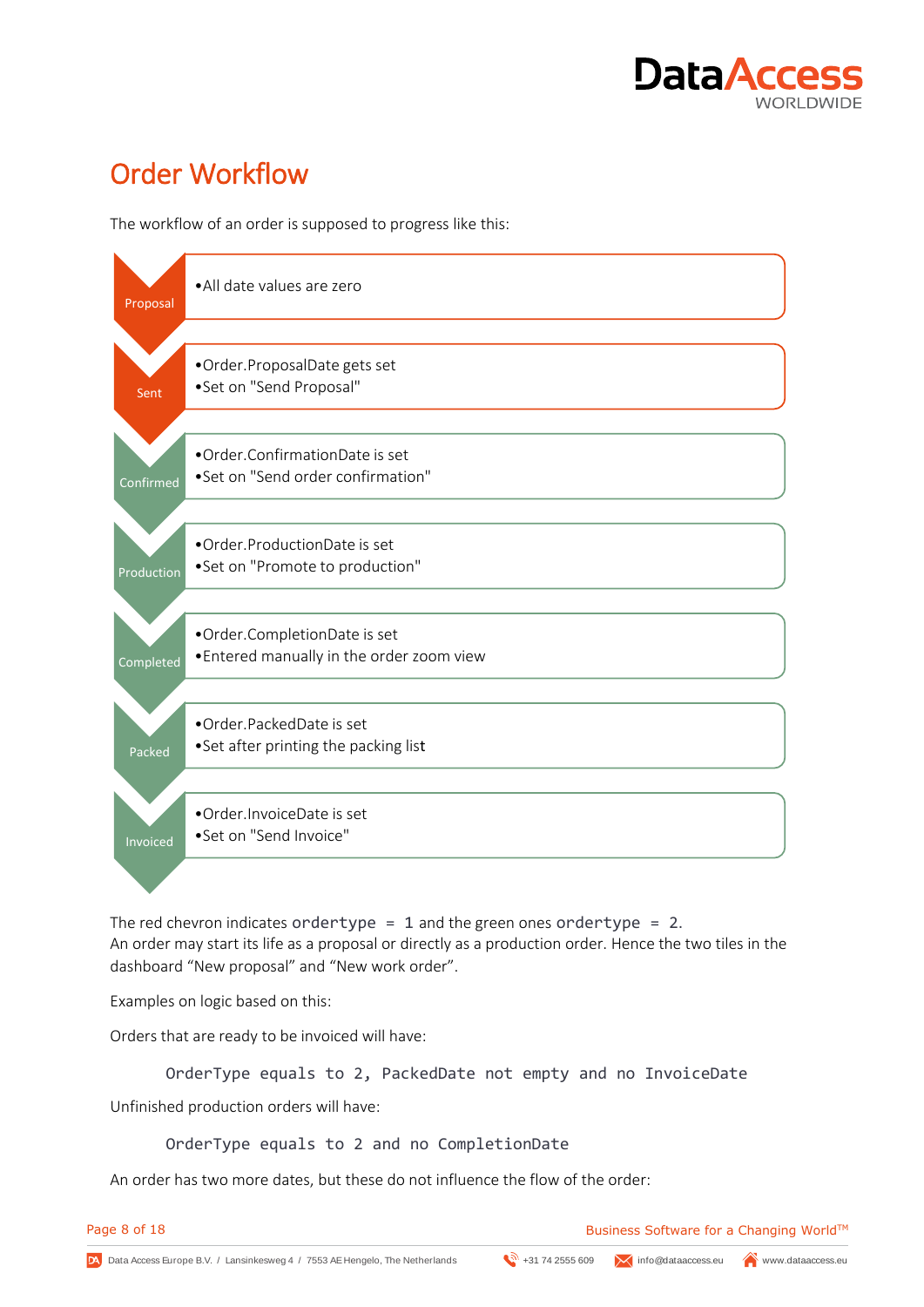

- CreateDate, when the order record was created
- DeliveryDate, when the order should be delivered

Page 9 of 18

z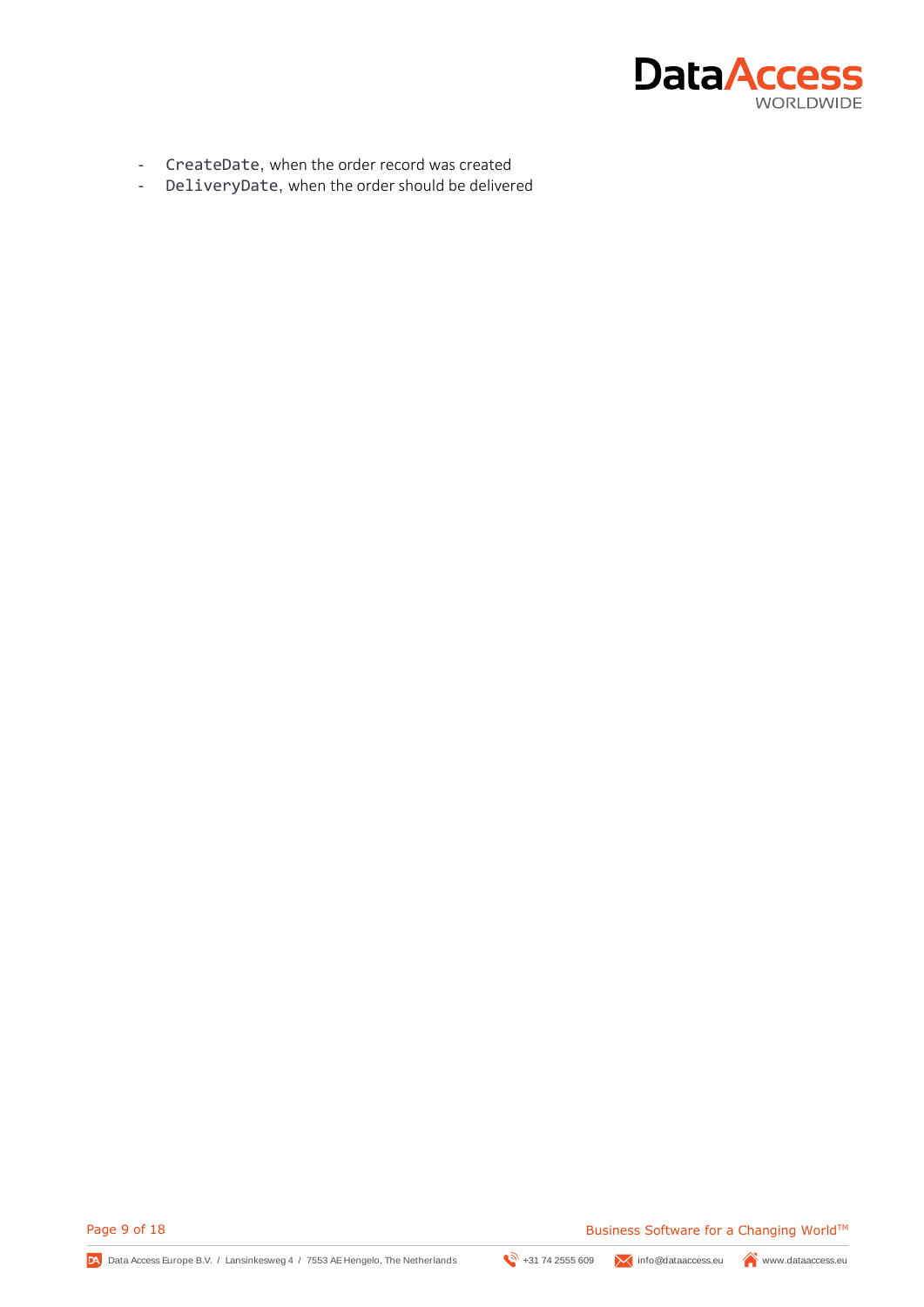

# <span id="page-9-0"></span>The Salesperson "Role"

When an order is created, the user assigns a salesperson selected from the SalesPerson table, UNLESS the user is also a SalesPerson. In that case, the user is automatically assigned as the salesperson for that order.

Login as Karl to see how the automatic salesperson assignment works. Karl is the default salesperson in Plato.

A salesperson may be associated with a user in the "Salesperson" view from the "Settings" menu.

This allows us to add special behaviors to specific users without creating extra columns in the WebAppUser table. At the same time, the SalesPerson record can serve as a placeholder for any additional context we may have when defining this "role".

Page 10 of 18

z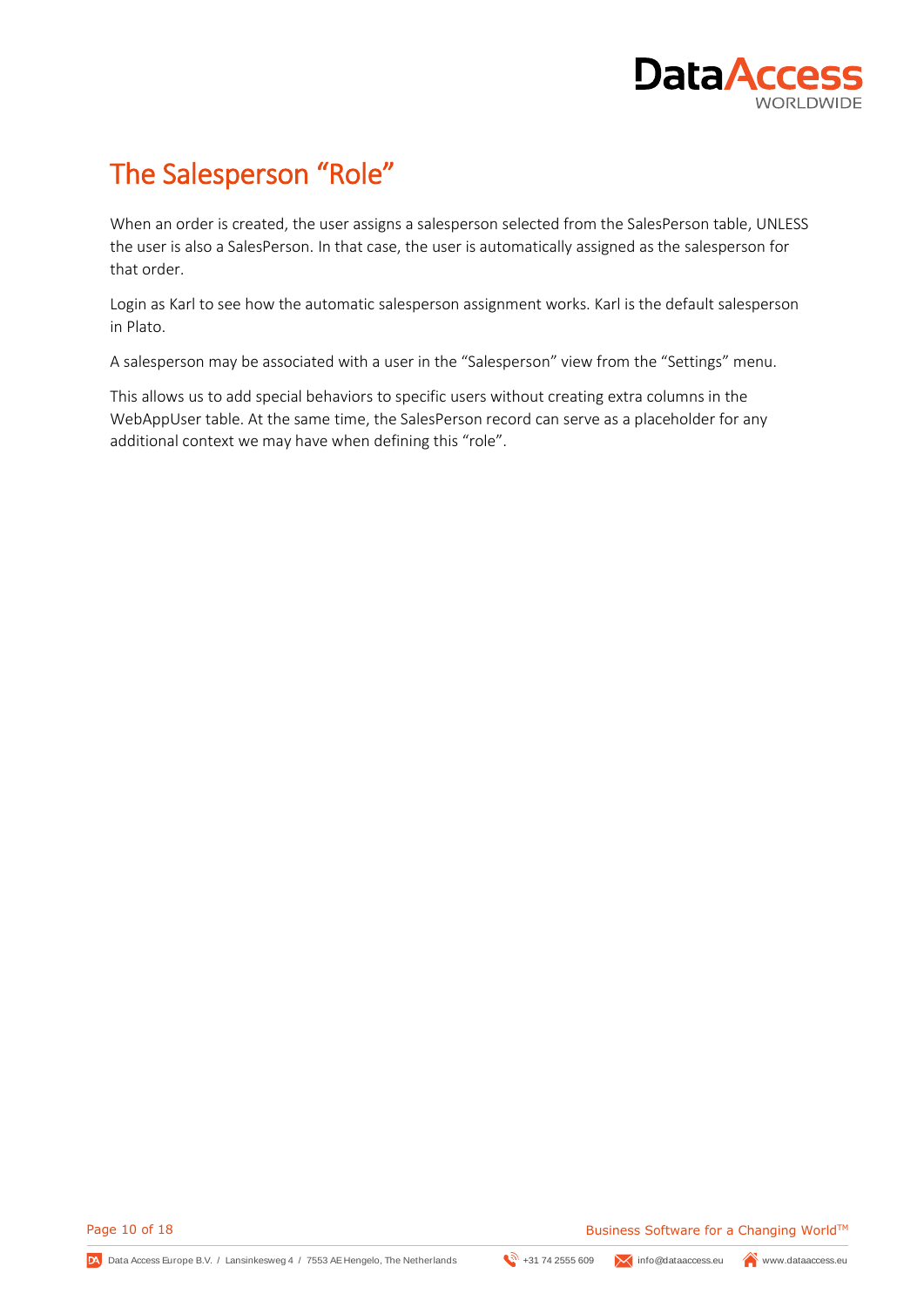

## <span id="page-10-0"></span>Features

## <span id="page-10-1"></span>Embedded SQL

The user interface classes of a DataFlex web application access the table data through the data dictionaries, which automatically generate SQL statements and execute them on the server in an optimized manner. This is handled for us and no action is required.

But on occasion we want to compose an SQL statement in a string, execute it on the server and get the result back to the program. To automate the handling of connections and statements we have defined the cSQLExec class.

Plato creates a singleton object of this cSQLExec class object and program code can access the object via the global handle variable named ghoSql.

The object uses the connection information assigned to the WebAppSession table. When you want to use the class in your own application, and you have multiple connections (to one or more SQL instance or database) you need to check whether this singleton object can be used.

```
Function ExecuteSql String sSql Returns String[][]
```
The ExecuteSql function executes the statement in sSql and returns the result set.

```
String[][] aResult
Get ExecuteSql of ghoSql "SELECT * FROM [Order]" ;
     to aResult
If (SizeOfArray(aResult)>0) Begin
 ….
End
```
Page 11 of 18

z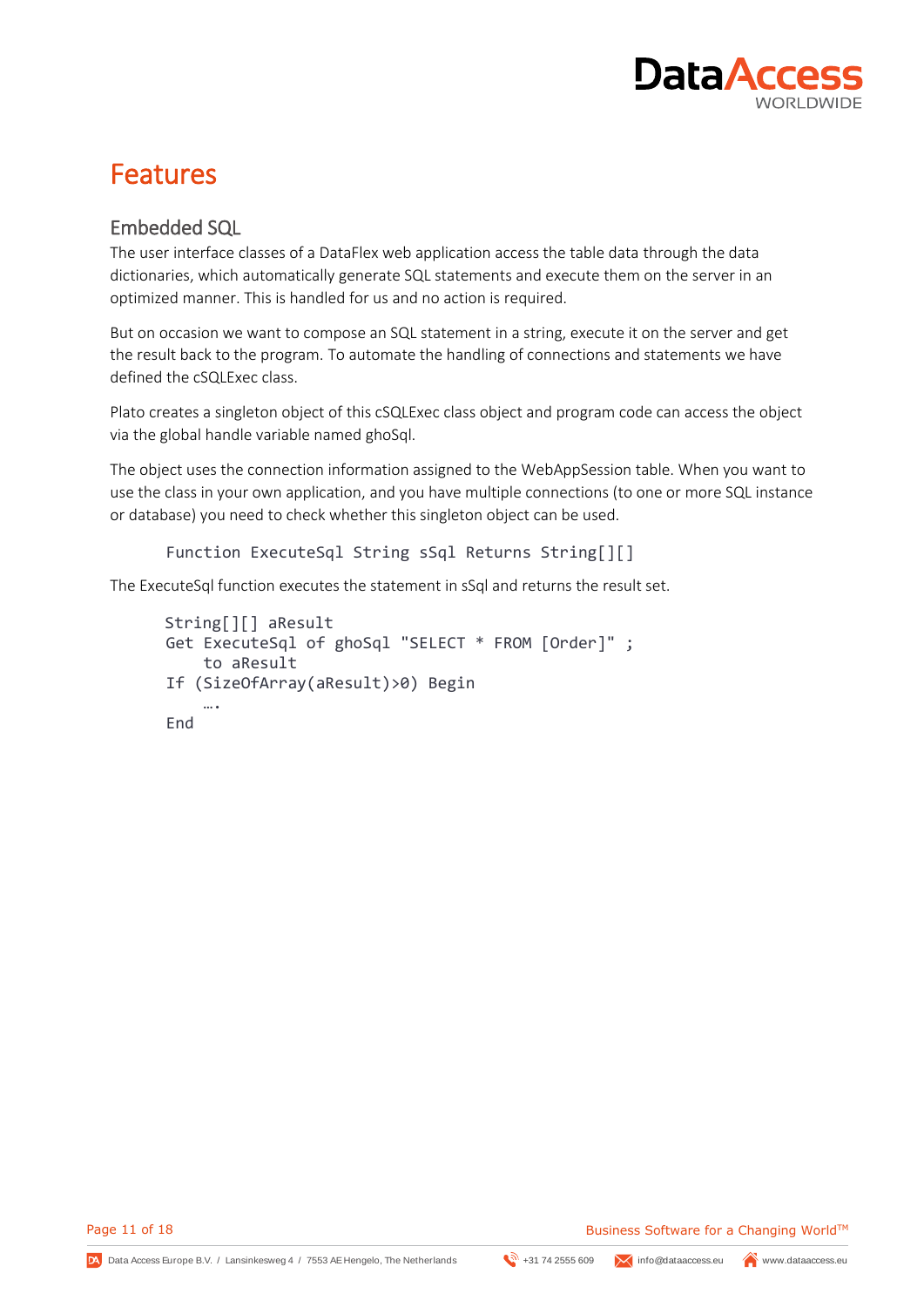

## <span id="page-11-0"></span>Settings

Plato contains two sets of settings. One is about security and e-mailing and one set for the Plato specific settings. Only admin users can view and maintain the settings.

### <span id="page-11-1"></span>Plato Specific Settings

The settings are categorized in Defaults, Address, Reports Info, Export options, Table usage and Miscellaneous.

#### <span id="page-11-2"></span>Defaults

The default country, plate type and substrate for a new proposal or order can be selected here.

#### <span id="page-11-3"></span>Address

The address values here are used in the reports and passed as parameter values via the report integration code.

#### <span id="page-11-4"></span>Reports Info

Shows the information about the used DataFlex Reports OCX, connection string, version etc.

#### <span id="page-11-5"></span>Export Options

Exporting of an invoice to CSV was made for the Exact Online bookkeeping system. The IDs for ledger numbers and row indicators can be modified and maintained here. The application requires changes when a different output is desired.

#### <span id="page-11-6"></span>Table Usage

These values are not really settings, the boxes show the number of rows in each of the tables of the application. The values are retrieved via querying one of the DataFlex database API attributes for a table.

#### <span id="page-11-7"></span>Secmod Settings

The first three tabs for the security settings are about passwords; how many characters, repetition of patterns etc.

The last tab is about configuring an SMTP server to send e-mails to. Note that when this is configured you should disable the option to capture e-mails and from the demo data remove the double '@' signs in the e-mail addresses. Please not the demo data may have e-mail addresses that might exist, we did not proof a non-existence.

Page 12 of 18

z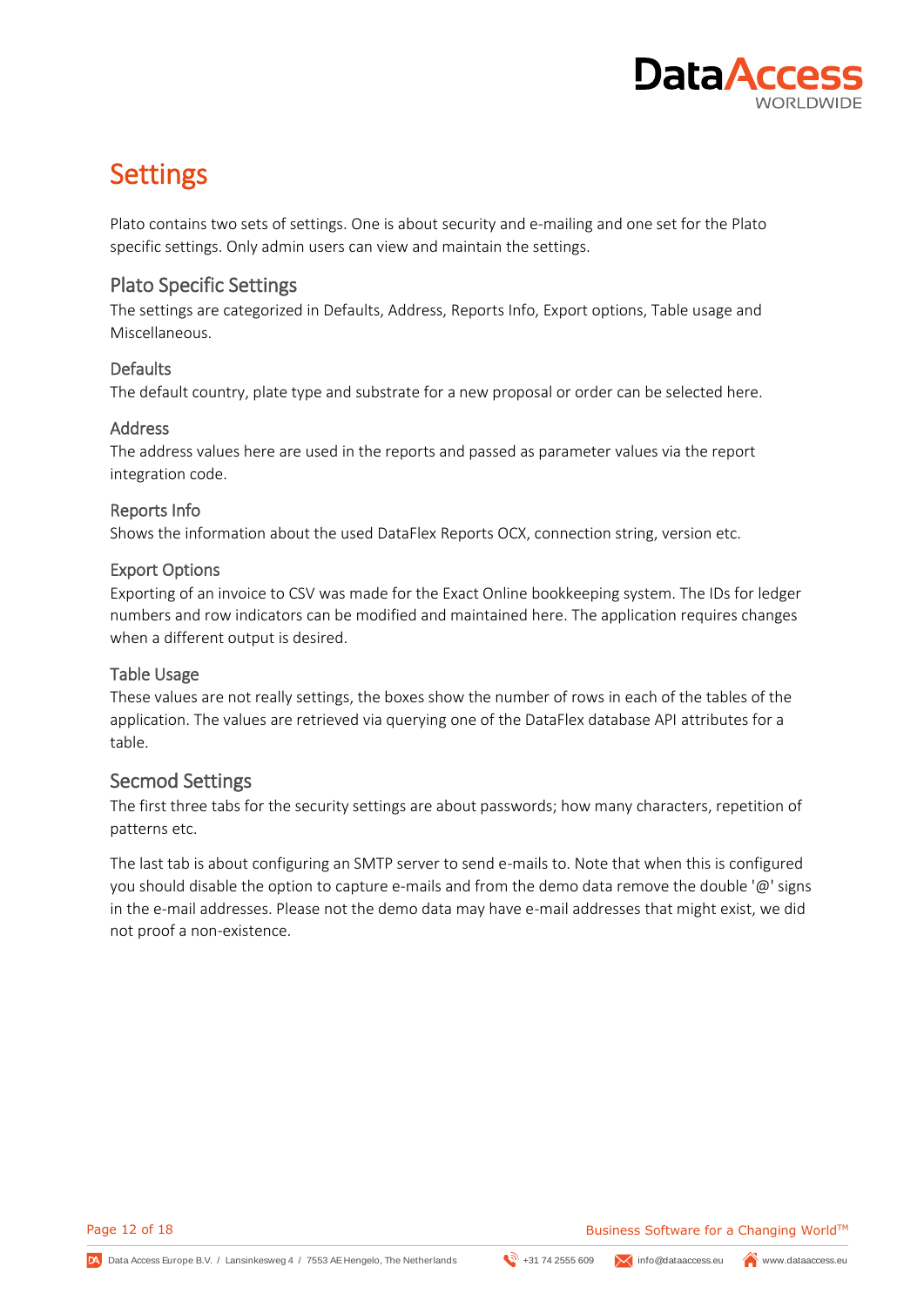

## <span id="page-12-0"></span>Email

## <span id="page-12-1"></span>Blocked Emails

As mentioned, mail is sent to customers during handling of proposals, order confirmations and invoices. And mail is sent to users when passwords are forgotten and the like.

But Plato is a demo system and therefore steps have been taken to enable blocking of email, so they are not actually sent but instead simulated in a break out browser tab.

A user with administrative rights (that's John/John) can toggle this behaviour under "Plato settings" from the settings menu. Checking "Capture emails" will block any mails from being sent from Plato. The default state is that emails will be captured.

### <span id="page-12-2"></span>Live Email

When email is not captured, it is sent via SMTP. The parameters used are specified under "Security settings" in the "Mail" tab.

Note that the customer data supplied with the sample all have illegal email addresses (with two @ signs in them). Sending to an illegal address will trigger the capturing mechanism as if capturing had been switched on.

z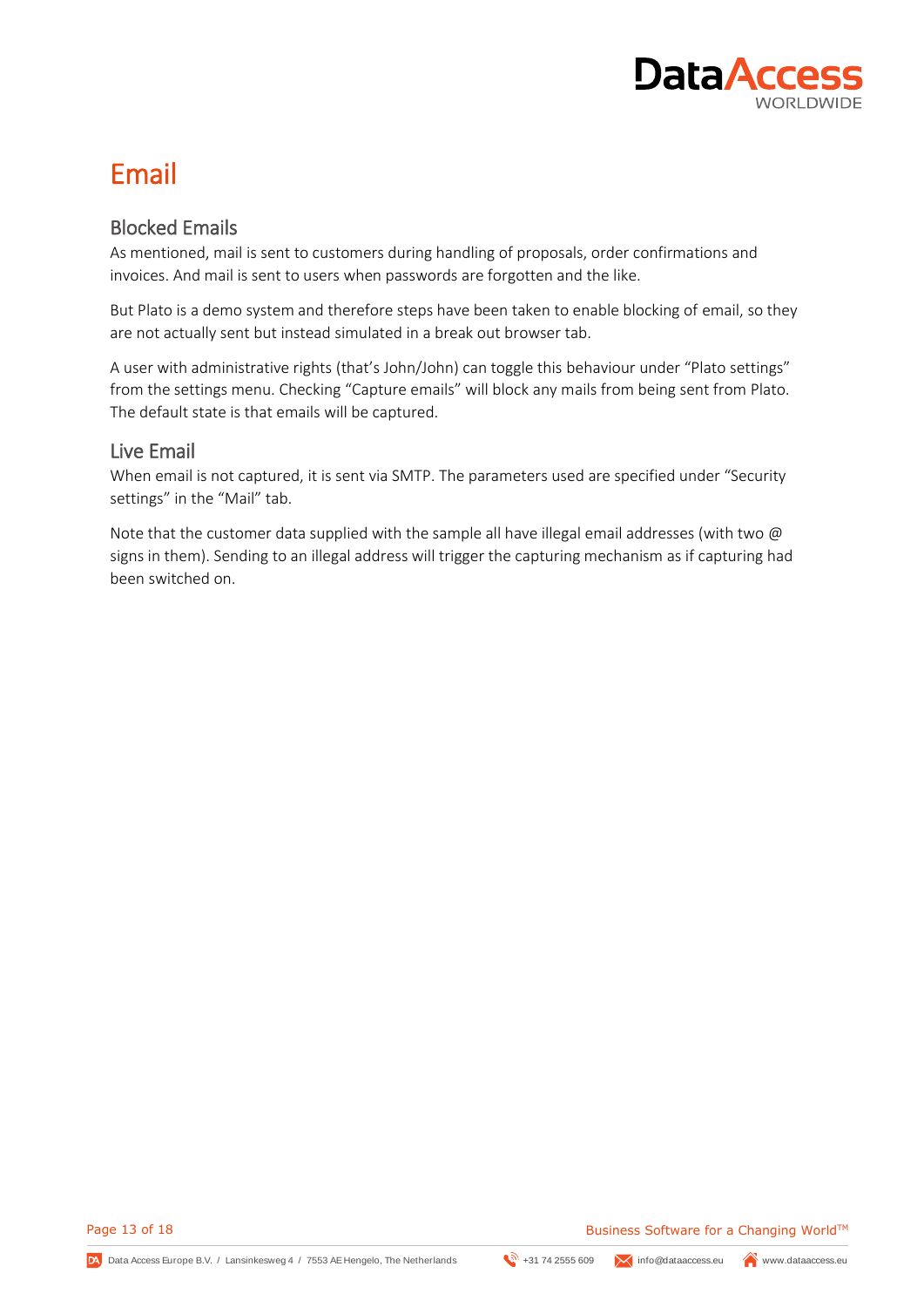

# <span id="page-13-0"></span>Quick Start

## <span id="page-13-1"></span>Handling an Order

#### Start from the dashboard

- Click "New proposal"
- Select customer (or create and select customer)
- Fill in the "Job description"
- Enter a unit price 37
- Click "Print draft"
- Close draft
- Click "Send proposal" (this has the side effect of setting order.proposaldate)
- Click save icon to save the proposal (you will return to the dashboard with your proposal at the top of "pending proposals")
- Click the proposal (you're back in the order-zoom)
- Click "Promote to production"

At this point the "Send order confirmation" page appears. The reason is that we sent a proposal further up. It wants to know whether we should also send a confirmation.

Had we chosen not to "Send proposal" we would have skipped this dialog and returned to the dashboard with the order at the top of the top-10 list.

- Click "Send confirmation" (and we're back in the dashboard)
- Click "Print packing slip"
- Click the printer icon top right

A print dialog will appear. The side effect of showing that dialog is that the Orders.PackingDate was set.

- Cancel the print dialog
- Go back one step on the crumb path to the order-zoom
- Fill in the "Order completed" date and save the order.

#### You are back in the dashboard and the order is nowhere to be found.

- From the hamburger menu select "Invoicing" -> "Create invoice"

The customer select appears showing the customers with non invoiced orders. The number of not invoiced orders is shown.

When oCustomerSelect acts in this role (selecting customers for invoicing) it will only list customers with orders ready to be invoiced.

- Select the customer
- Click "Pro forma invoice"
- Click "Send Invoice" from the hamburger menu select "Invoicing" -> "Export invoice"

And we're full circle.

z

Page 14 of 18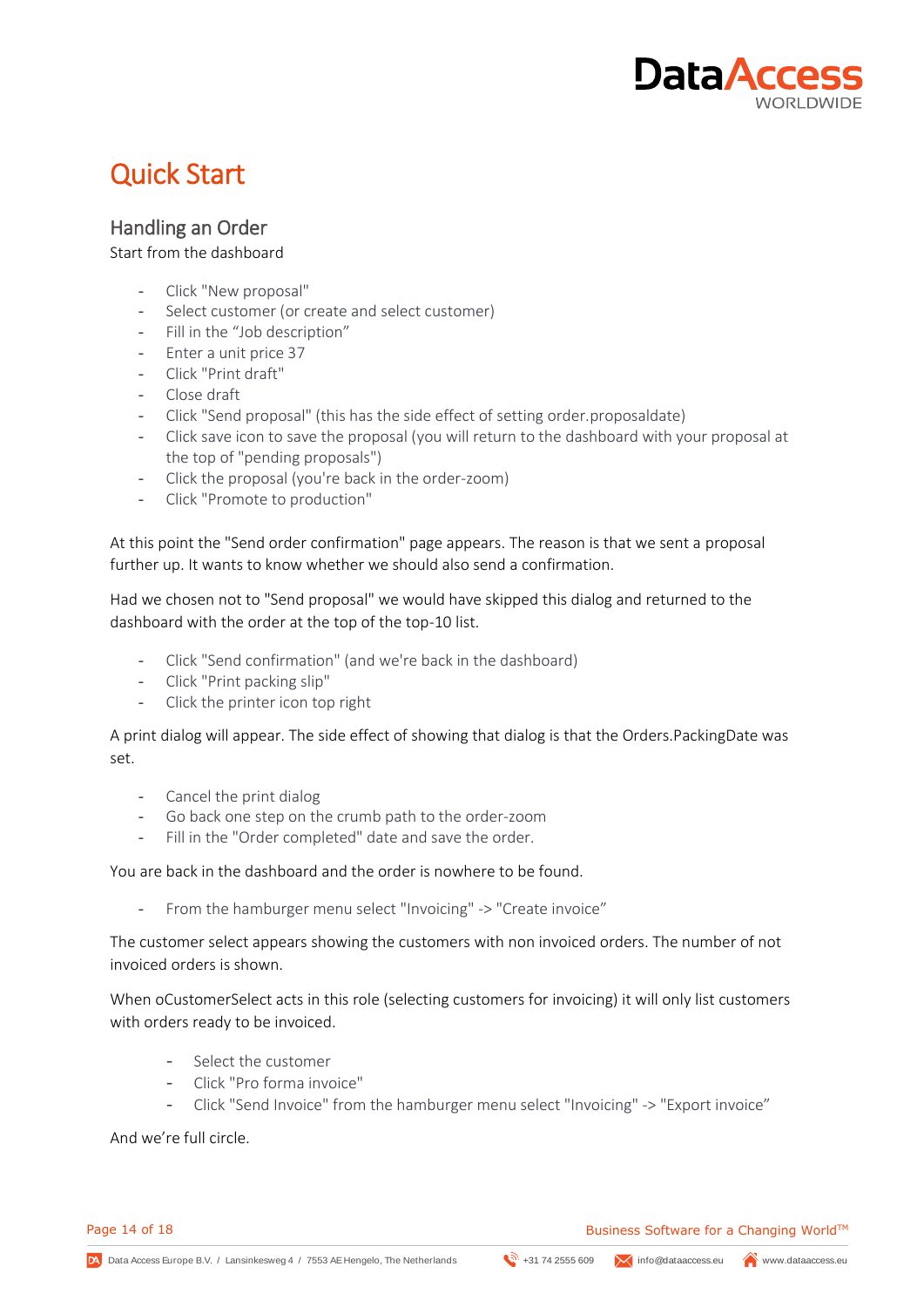

# <span id="page-14-0"></span>The cDRReportPlato Class

In order to facilitate the consistent look and feel of the reports in the application, and to allow for more portability of the application, we have developed a nested subclass of the cDRReport class. cDRReportPlato is in turn a subclass of cDRReportMSSQL. Each subclass performs a separate set of functions. cDRReportMSSQL will set the correct database connection at runtime, and cDRReportPlato takes care of setting default parameters across all reports in a consistent, and easy manner.

By setting the report parameters in the subclass, the code only needs to be implemented once, and if in the future the company makes a change, all the reports can be updated quickly. A similar approach could be used in a multi-tenant environment, where the reports may need to be sent out with different header information for each tenant company in the system.

We also set a 'locale' parameter to show how the date formatting can be adjusted at runtime, by using the Locale parameter.

In each case we must first test that the parameter is defined in the report before trying to set it. Setting a parameter from integration where it has not been defined in the report file itself, will cause an error at runtime.

The "default" parameters that we attempt to set for every report are:

- psLogoPath
- CompanyAddress
- CompanyCountry
- CompanyFax
- CompanyPhone
- CompanyZipCity
- Locale

Page 15 of 18

z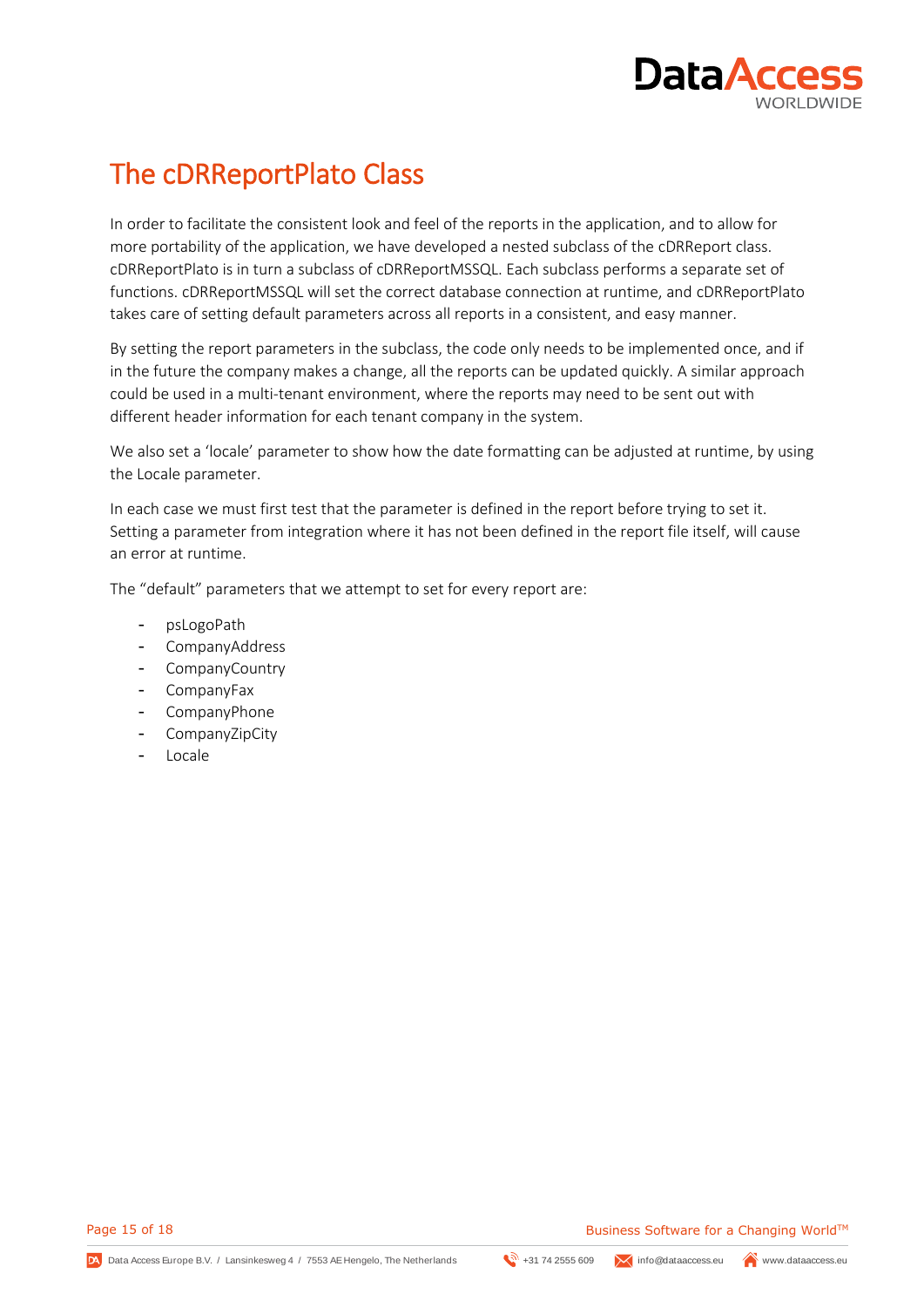

# <span id="page-15-0"></span>The cDRReportMSSQL Class

The purpose of cDRReportMSSQL is to augment Function OpenReport and the automatically connect to the currently used database regardless of which connection string is stored in the .dr file.

This is done by generating a "DSN-less" ODBC connection string. We have made an executive decision that this example subclass will only be intended for use with reports that connect to the MSSQL database. The class expects the developer to establish a 'reference' table, which will be used to fetch the database connection information, which in turn is used to create the DSN-less connection.

There is only one Public property specific to this class: Handle phFollowTableConnection. This is the file number of a connected table in the database, from which connection details are "borrowed".

If you wish to use this technique with other databases, feel free to model your new subclass on this one.

Page 16 of 18

z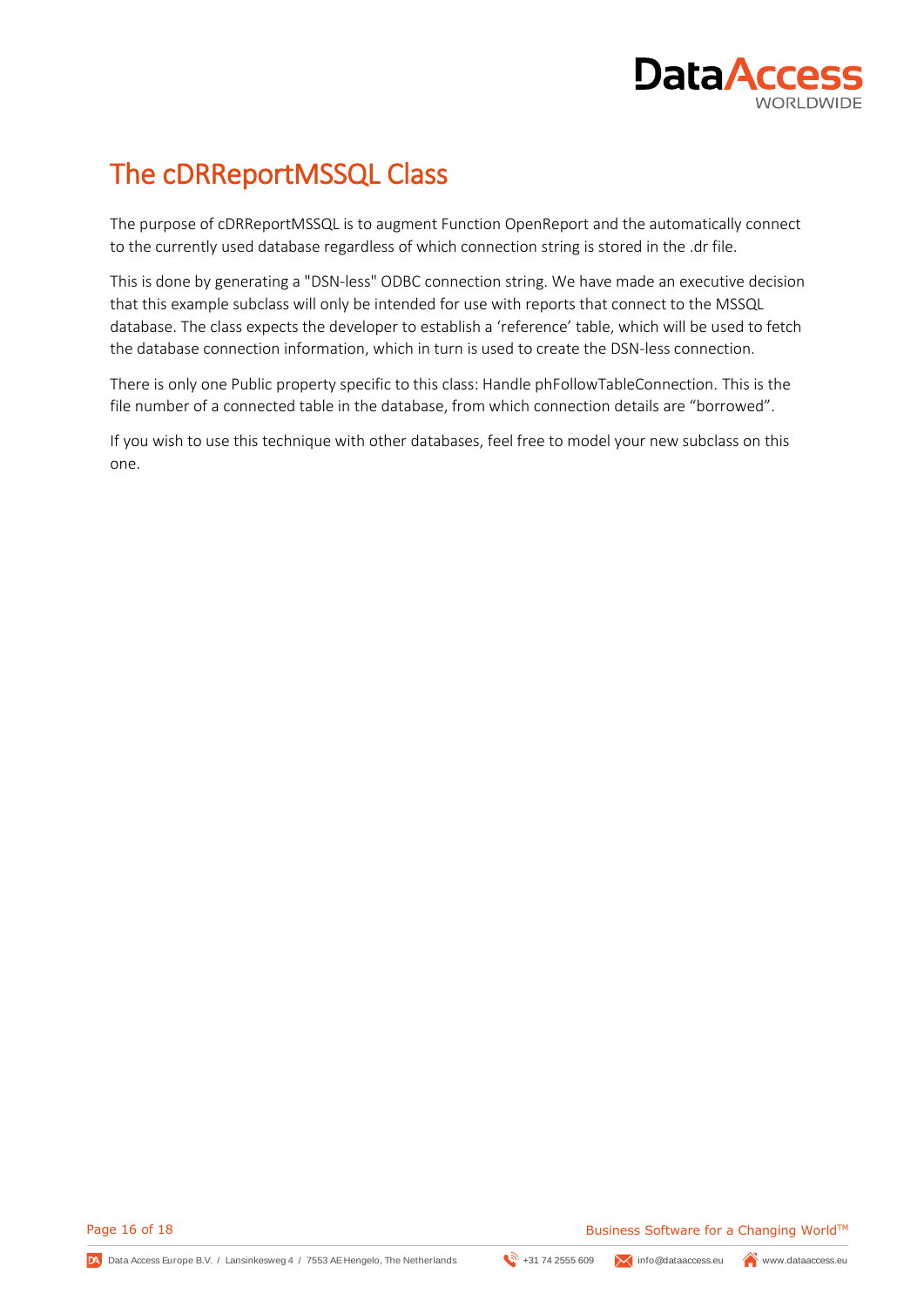

## <span id="page-16-0"></span>How DR Reports Interact with Plato

## <span id="page-16-1"></span>1. CustomersList.dr

This report produces a plain list of customers and contains a built-in predefined filter function on Customer.City but is intentionally commented out. That is the most basic way to filter a report, and is often used in report development, but for most cases is too limited for runtime use. The application integration can and does filter the report based on user selections in CutomerListReportSelect.wo using the new cWebtagsForm class. The sample shows how several tag groups can be joined to produce a very complex filter. Generating the filters is a two-step process, where first we filter the data to show all the available options, and then when the report is run, the selections are passed to the report display view, CustomerReportResults.wo as named Values in the NavigateData Structure. The SetFilters method in the Results Web Object collects all the named Value pairs, and creates the appropriate filter function, using string manipulation.

For debugging purposes, it is a good idea to put a breakpoint on the "Set psFilterFunction" line at the end of the SetFilters method in the report results page.

Used tables: Customer

#### <span id="page-16-2"></span>2. Invoice.dr

Prints an invoice containing all orders that are packed but not yet invoiced for the customer passed in the report filter. An explicit Filter Value is set in integration, which overwrites the default filter of CustomerNumber = 10

This report uses the predefined parameters from the cDRReportPlato class, and an explicit parameter 'Draft' to toggle the "proforma" text. The "suppress" function for text boxes are set using

#### Return {?Draft}=0

Used tables: Order and Customer

### <span id="page-16-3"></span>3. Order.dr

Uses direct / Embedded SQL to look up/decode the "Subject Surface" but uses a linked table to display Plate Type name. Shows how a function can be used to convert a simple ASCII value into a Unicode symbol for a more modern look, the checkboxes for sanding, buffing and repair are populated by code that looks like this in a function

```
if {Order.PrepareBuffing}="1" then
     return "✔"
```

```
else
```

```
return ""
```
z

end

This report also demonstrates the use of a sub-report for related Images, and barcodes for the Work Order number.

Used tables: Order, Customer, PlateType and SalesPerson

Page 17 of 18